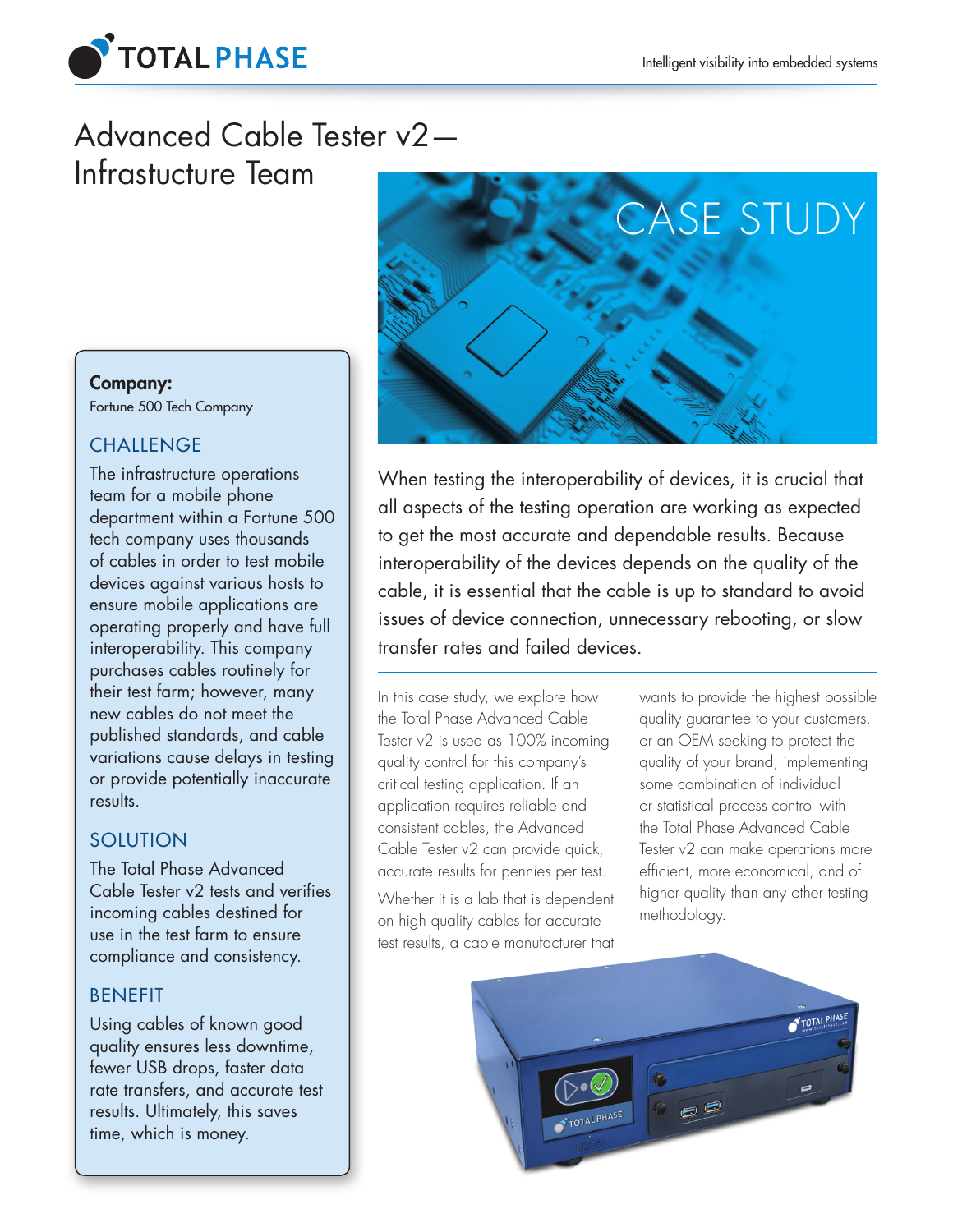#### Background/Problem

For this company's mobile test lab, the infrastructure team tests the interoperability of thousands of mobile devices with various host systems to validate that internal and external applications are working correctly between each other. To perform this type of testing, it's necessary to connect the host to a hub and the hub to many mobile devices. This means using lots and lots of cables, consisting largely of USB cables to power and run tests for devices supporting USB 2.0 and USB 3.0.

Cables used within their setup are traditionally purchased through websites such as Amazon.com, or directly from larger brand manufacturers. The challenge was that even certified cables purchased online often led to inconsistencies within their testing environment. In some cases, the results were consistent, but the cables themselves were not up to standard, causing frequent issues and interoperability failures between the devices. While in other cases, there was significant variance within a batch of cables.

Additionally, the testing required using different types of USB cables, e.g. USB Type-C to USB Standard-A, USB Type-C to USB Micro-B, USB Standard-A to USB Micro-B, etc. The requirement was to find good cables across a variety of form factors.

Applying full compliance testing methodologies with oscilloscopes and TDRs is not practical, so there were no suitable options for incoming quality control of cables to be used within the test farm.

This team found that they could not quantifiably determine the issue until they used the Advanced Cable Tester v2, where they were able to determine that certain cables being used within the tests were the root cause for many of the inconsistencies. They found that almost half the cables they were using failed the compliance tests taken with the Advanced Cable Tester v2.

#### Technical Approach

The Total Phase Advanced Cable Tester v2 provides the perfect tool for incoming quality control. Now, the infrastructure team at this company tests each cable that is used within their operation for criteria including continuity, opens/shorts, DC resistance, signal integrity, and if appropriate E-Marker accuracy and quiescent current. Fast test times allow them to perform individual quality control on every single cable being used in their test farm, leaving no opportunity for cable variabilities to impact test results. Additionally, as cables wear, they have been able to re-test recurrent cables to ensure all cables used in the test setup are consistently up to standard and provide dependable results.

*"Prior to the Advanced Cable Tester v2, we purchased cables and experienced failures due to the inconsistency of cables available in the market. The time required to track down and replace bad cables impacted our reliability and made it harder to provide consistent uptime for our operation. The Advanced Cable Tester v2 saves time and money by enabling a single test to verify the performance of a wide variety of cables before we put them in service, ensuring uptime and quality results for our operation."*

—Senior Manager, Infrastructure Team

Some examples of failing cables that affect cable quality within their testing include safety violations from inaccurate pin configurations, high DC resistance, and poor signal quality.



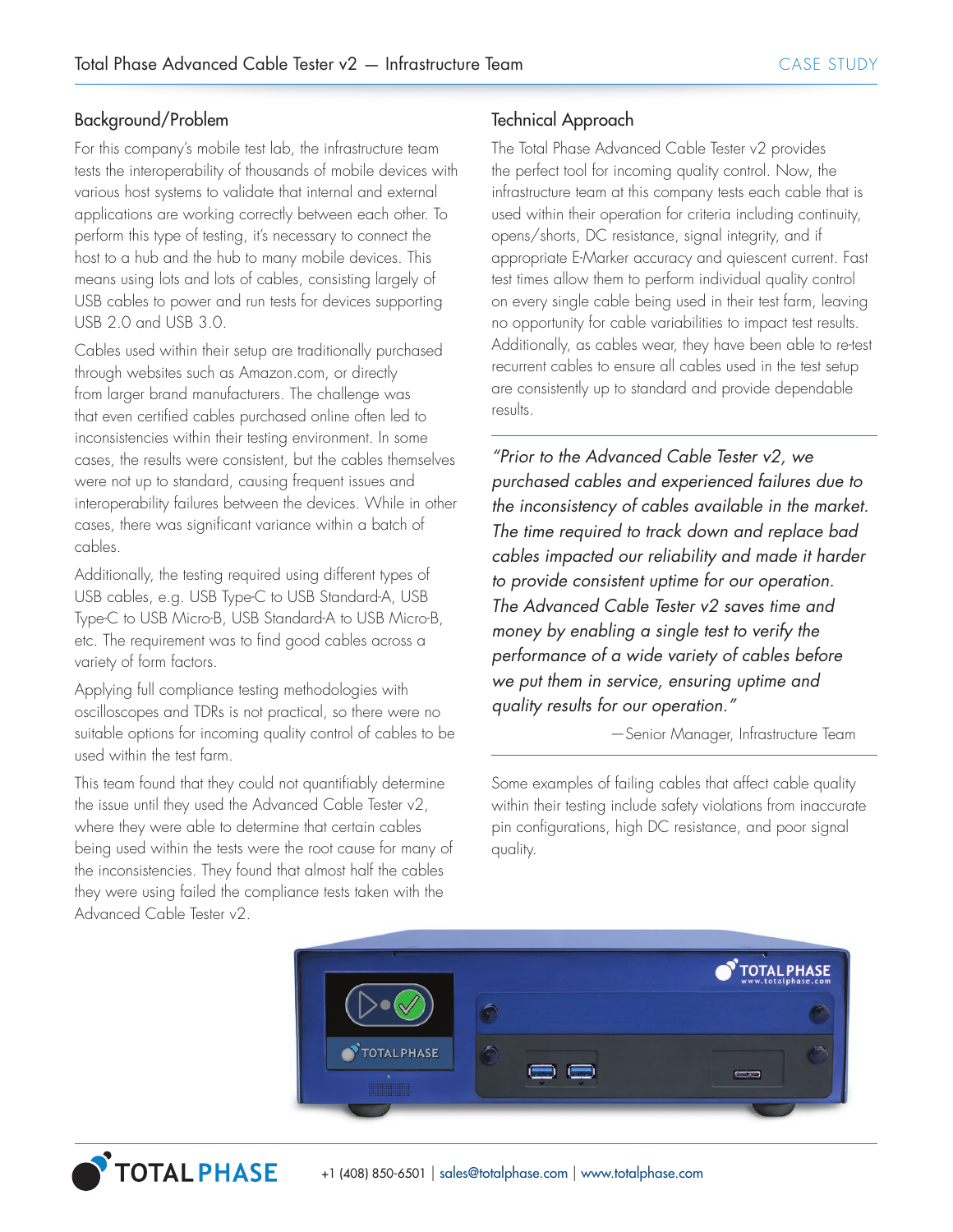#### Pin Continuity (Safety Violation)

Pin continuity testing has allowed this team to detect unsafe conditions such as shorts within their cables. Additionally, they have been able to detect miswiring that has been known to prevent proper data and power transfer.

|                                              | $300$ $700$<br><b>E 4   3   3   2   1   1  </b> |                 |                                           | 2 A11 A10 A9 A8 A7 A6 A5 A4 A3 A2<br>0 32 33 34 35 36 37 38 39 33 411 |  |
|----------------------------------------------|-------------------------------------------------|-----------------|-------------------------------------------|-----------------------------------------------------------------------|--|
|                                              | Plug 1: USB Standard-A                          |                 | Plug 2 : USB Type-C (Flipped Orientation) |                                                                       |  |
| Results<br>Continuity                        |                                                 |                 |                                           |                                                                       |  |
| Status Wire                                  | Plug 1                                          | Expected Plug 1 | Plug 2                                    | Expected Plug 2                                                       |  |
| $\sim$ $\alpha$                              |                                                 |                 | A <sub>5</sub>                            | A5                                                                    |  |
| $\blacksquare$<br>DN                         | 2, 4, 7, SHELL                                  | $\overline{ }$  | A1, A12, B1, B12, SHELL                   | A7                                                                    |  |
| <b>N</b> DN1                                 | 4, 7, SHELL                                     | $\overline{z}$  | A1, A12, A7, B1, B12, SHELL               | A7                                                                    |  |
| $\n  DN2\n$                                  |                                                 |                 | <b>B7</b>                                 | 87                                                                    |  |
| <b>N</b> DP                                  | 3, 4, 7, SHELL                                  | $\overline{z}$  | A1, A12, B1, B12, SHELL                   | A6                                                                    |  |
| $\blacksquare$<br>DP1                        | 4, 7, SHELL                                     |                 | A1, A12, A6, B1, B12, SHELL               | A6                                                                    |  |
| $\triangleright$ DP2                         |                                                 |                 | <b>B6</b>                                 | <b>B6</b>                                                             |  |
| GND, GND_DRAIN, SHIELD<br>$\blacksquare$     | 2, 3, 4, 7, 8, 9, SHELL                         | 4, 7, SHELL     | A1, A12, A2, A3, A6, A7, B1, B12, SHELL   | A1, A12, B1, B12, SHELL                                               |  |
| $\mathbf{m}$<br><b>RX1N</b>                  |                                                 |                 | 810                                       | <b>B10</b>                                                            |  |
| $\blacksquare$<br><b>RX1P</b>                |                                                 |                 | <b>B11</b>                                | <b>B11</b>                                                            |  |
| $\mathcal{L}$<br>RX2N                        |                                                 |                 | A10                                       | A10                                                                   |  |
| $\n1 RX2P$                                   |                                                 |                 | A11                                       | A11                                                                   |  |
| <b>X</b> RX <sub>N</sub>                     |                                                 |                 |                                           | A3                                                                    |  |
| <b>X</b> RXP                                 |                                                 |                 |                                           | A2                                                                    |  |
| $\triangleright$ SBUT                        |                                                 |                 | A8                                        | A8                                                                    |  |
| $\overline{\phantom{a}}$<br>SBU <sub>2</sub> |                                                 |                 | <b>B8</b>                                 | <b>B8</b>                                                             |  |
| $\blacksquare$<br>TX1N                       | 4, 7, SHELL                                     |                 | A1, A12, A2, A3, B1, B12, SHELL           | A3                                                                    |  |
| <b>X</b> TXIP                                | 4, 7, SHELL                                     | 5               | A1, A12, A2, A3, B1, B12, SHELL           | A <sub>2</sub>                                                        |  |
| $\overline{\phantom{a}}$<br>TX2N             |                                                 |                 | <b>B3</b>                                 | <b>B3</b>                                                             |  |
| $\blacksquare$ TX2P                          |                                                 |                 | <b>B2</b>                                 | <b>B2</b>                                                             |  |
| <b>X</b> TXN                                 | 4, 7, 8, 9, SHELL                               |                 | A1, A12, B1, B12, SHELL                   | <b>B10</b>                                                            |  |
| $\blacksquare$<br><b>TXP</b>                 | 4, 7, 8, 9, SHELL                               |                 | A1, A12, B1, B12, SHELL                   | 811                                                                   |  |
| <b>VBUS</b>                                  |                                                 |                 | A4, A9, B4, B9                            | A4, A9, B4, B9                                                        |  |
| $\sim$<br>VCONN                              |                                                 |                 | 85                                        | B <sub>5</sub>                                                        |  |

Figure 1. Test result extract of Pin Continuity from a USB Standard-A to USB Type-C Cable

#### DC Resistance

DC Resistance testing has allowed them to avoid using cables that exhibit a higher than permissible DC Resistance, where there may be an inadequate transfer of current from one end of the cable to the other, causing power related issues within their operation.

| 113211<br>Plug 1: USB Standard-A |                    |                               |                   | 81 82 83 84 85 86 87 88 89 810 811 812<br>Plug 2: USB Type-C |                         |                         |                     |  |  |  |
|----------------------------------|--------------------|-------------------------------|-------------------|--------------------------------------------------------------|-------------------------|-------------------------|---------------------|--|--|--|
| <b>DC</b> Resistance             |                    |                               |                   |                                                              |                         |                         |                     |  |  |  |
|                                  | Status Group       | Label                         | Sources           | Sinks                                                        | Expected Min $(\Omega)$ | Expected Max $(\Omega)$ | Measured $(\Omega)$ |  |  |  |
|                                  | GND Pins           | Plug 2 Pin A1                 | Plug 2: A1        | Plug 1: 4, SHELL<br>Plug 2: B12, SHELL, B1, A12              | 0.000                   | 0.040                   | 0.015               |  |  |  |
|                                  | GND Pins           | Plug 2 Pin B12                | Plug 2: B12       | Plug 1: 4, SHELL<br>Plug 2: A1, SHELL, B1, A12               | 0.000                   | 0.040                   | 0.015               |  |  |  |
|                                  | SHIELD Pins        | Plug 2 Pin SHELL              | Plug 2: SHELL     | Plug 1: 4, SHELL<br>Plug 2: A1, B12, B1, A12                 | 0.000                   | 1,500                   | 0.015               |  |  |  |
|                                  | GND Pins           | Plug 2 Pin B1                 | Plug 2: B1        | Plug 1: 4, SHELL<br>Plug 2: A1, B12, SHELL, A12              | 0.000                   | 0.040                   | 0.014               |  |  |  |
| $\sim$                           | <b>GND Pins</b>    | Plug 2 Pin A12                | Plug 2: A12       | Plug 1: 4, SHELL<br>Plug 2: A1, B12, SHELL, B1               | 0.000                   | 0.040                   | 0.015               |  |  |  |
|                                  | <b>VBUS PINS</b>   | Plug 2 Pin A4                 | Plug 2: A4        | Plug 1:1<br>Plug 2: B9, A9, B4                               | 0.000                   | 0.040                   | 0.020               |  |  |  |
|                                  | VBUS Pins          | Plug 2 Pin B9                 | Plug 2: B9        | Plug 1:1<br>Plug 2: A4, A9, B4                               | 0.000                   | 0.040                   | 0.016               |  |  |  |
|                                  | <b>VBUS Pins</b>   | Plug 2 Pin A9                 | <b>Plug 2: A9</b> | <b>Plug 1:1</b><br>Plug 2: A4, B9, B4                        | 0.000                   | 0.040                   | 0.017               |  |  |  |
|                                  | VBUS Pins          | Plug 2 Pin B4                 | <b>Plug 2: B4</b> | Plug 1: 1<br>Plug 2: A4, B9, A9                              | 0.000                   | 0.040                   | 0.017               |  |  |  |
|                                  | $\vee$ Wires       | GND                           | <b>Plug 1:4</b>   | Plug 2: A1, B12, B1, A12                                     | 0.000                   | 0.083                   | 0.053               |  |  |  |
|                                  | <b>X</b> Wires     | <b>VBUS</b>                   | <b>Plug 1:1</b>   | Plug 2: A4, B9, A9, B4                                       | 0.000                   | 0.167                   | 0.229               |  |  |  |
|                                  | <b>V</b> ires      | SHIELD                        | Plug 1: SHELL     | Plug 2: SHELL                                                | 0.000                   | 15,000                  | 0.052               |  |  |  |
|                                  | $\vee$ Wires       | <b>GND+SHIELD A-Side Link</b> | Plug 1: SHELL     | <b>Plug 1:4</b>                                              | 0.000                   | 0.052                   | 0.041               |  |  |  |
|                                  | <b>X</b> Resistors | <b>Rp Resistor</b>            | Plug 2: AS        | Plug 1:1<br>Plug 2: A4, B9, A9, B4                           | 53.20k                  | 58.80k                  | 45.07k              |  |  |  |
|                                  | <b>X</b> Resistors | <b>B5 Resistor</b>            | <b>Plug 2: B5</b> | <b>Plug 1:1</b><br>Plug 2: A4, B9, A9, B4                    | $\infty$                | $\infty$                | 57.84k              |  |  |  |

Figure 2. Test results extract of DC Resistance for a USB Standard-A to USB Type-C Cable

**TOTAL PHASE**